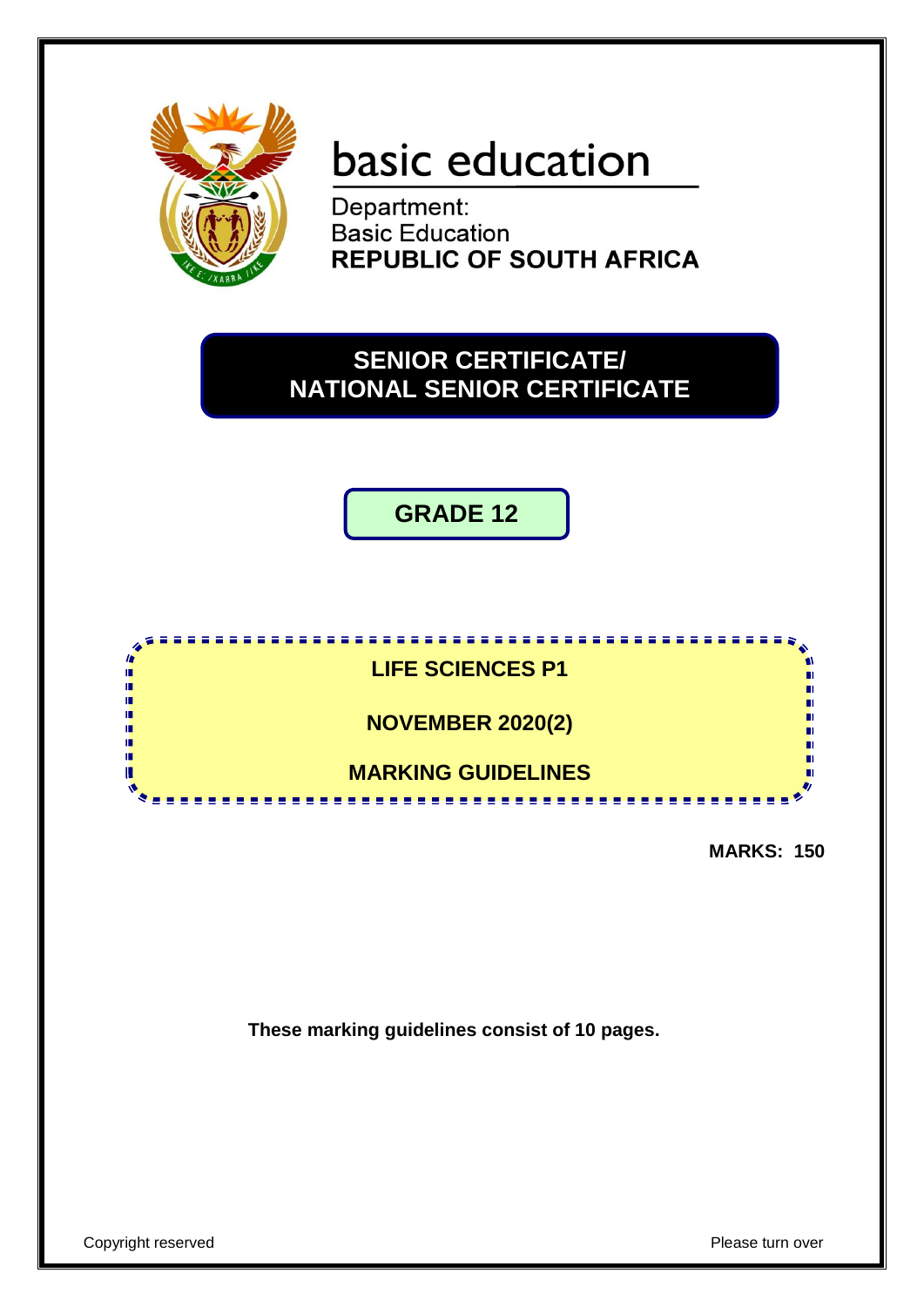## **PRINCIPLES RELATED TO MARKING LIFE SCIENCES**

- 1. **If more information than marks allocated is given** Stop marking when maximum marks is reached and put a wavy line and 'max' in the right-hand margin.
- 2. **If, for example, three reasons are required and five are given** Mark the first three irrespective of whether all or some are correct/incorrect.
- 3. **If whole process is given when only a part of it is required** Read all and credit the relevant part.
- 4. **If comparisons are asked for, but descriptions are given** Accept if the differences/similarities are clear.
- 5. **If tabulation is required, but paragraphs are given** Candidates will lose marks for not tabulating.
- 6. **If diagrams are given with annotations when descriptions are required** Candidates will lose marks.
- 7. **If flow charts are given instead of descriptions** Candidates will lose marks.
- 8. **If sequence is muddled and links do not make sense** Where sequence and links are correct, credit. Where sequence and links are incorrect, do not credit. If sequence and links become correct again, resume credit.

#### 9. **Non-recognised abbreviations**

Accept if first defined in answer. If not defined, do not credit the unrecognised abbreviation, but credit the rest of the answer if correct.

#### 10. **Wrong numbering**

If answer fits into the correct sequence of questions, but the wrong number is given, it is acceptable.

11. **If language used changes the intended meaning** Do not accept.

#### 12. **Spelling errors**

If recognisable, accept the answer, provided it does not mean something else in Life Sciences or if it is out of context.

- 13. **If common names are given in terminology** Accept, provided it was accepted at the national memo discussion meeting.
- 14. **If only the letter is asked for, but only the name is given (and vice versa)** Do not credit.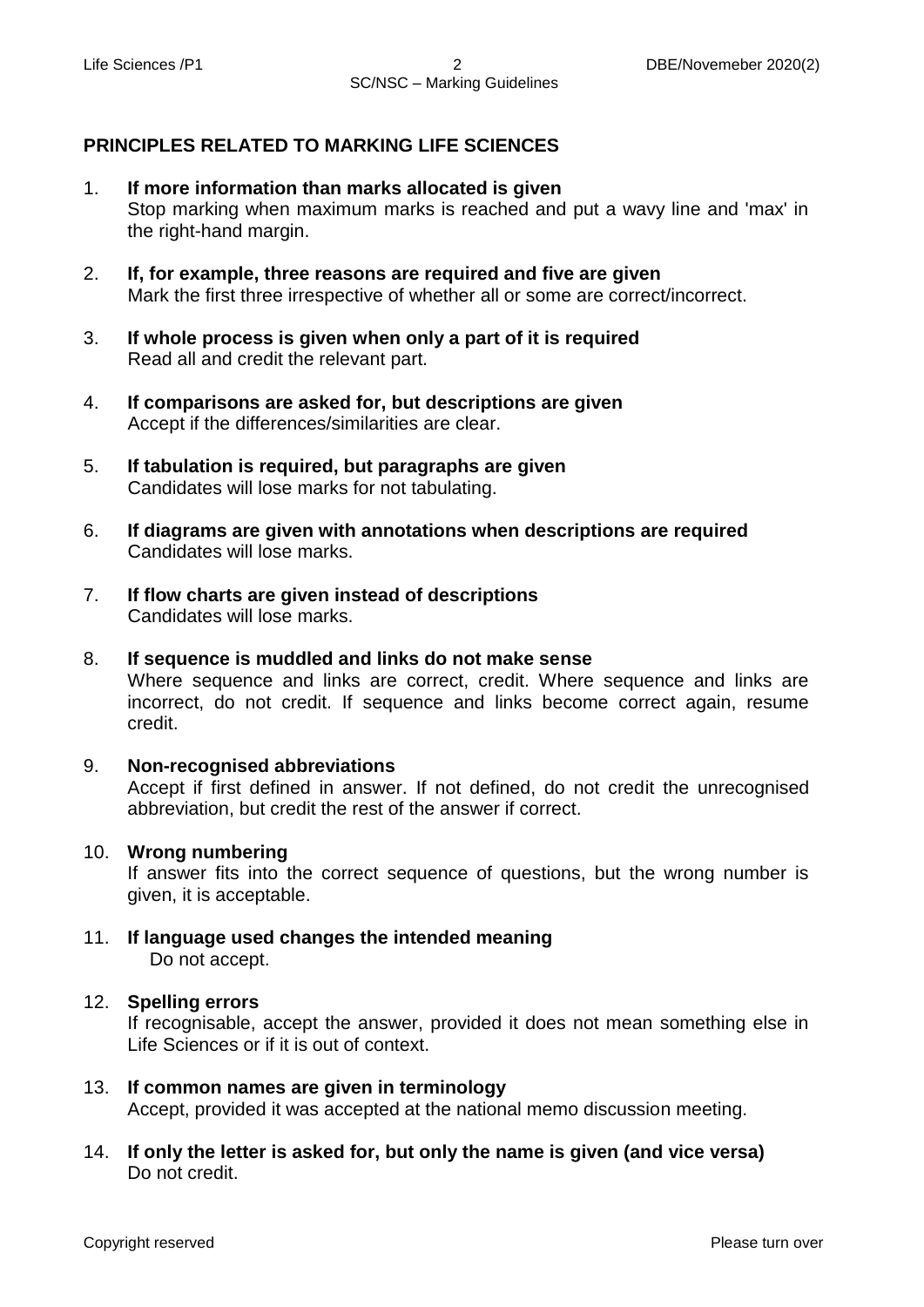#### 15. **If units are not given in measurements**

Candidates will lose marks. Marking guidelines will allocate marks for units separately.

16. **Be sensitive to the sense of an answer, which may be stated in a different way.**

## 17. **Caption**

All illustrations (diagrams, graphs, tables, etc.) must have a caption.

#### 18. **Code-switching of official languages (terms and concepts)**

A single word or two that appear(s) in any official language other than the learner's assessment language used to the greatest extent in his/her answers should be credited, if it is correct. A marker that is proficient in the relevant official language should be consulted. This is applicable to all official languages.

#### 19. **Changes to the marking guidelines**

No changes must be made to the marking guidelines. The provincial internal moderator must be consulted, who in turn will consult with the national internal moderator (and the Umalusi moderators where necessary).

#### 20. **Official marking guidelines**

Only marking guidelines bearing the signatures of the national internal moderator and the Umalusi moderators and distributed by the National Department of Basic Education via the provinces must be used.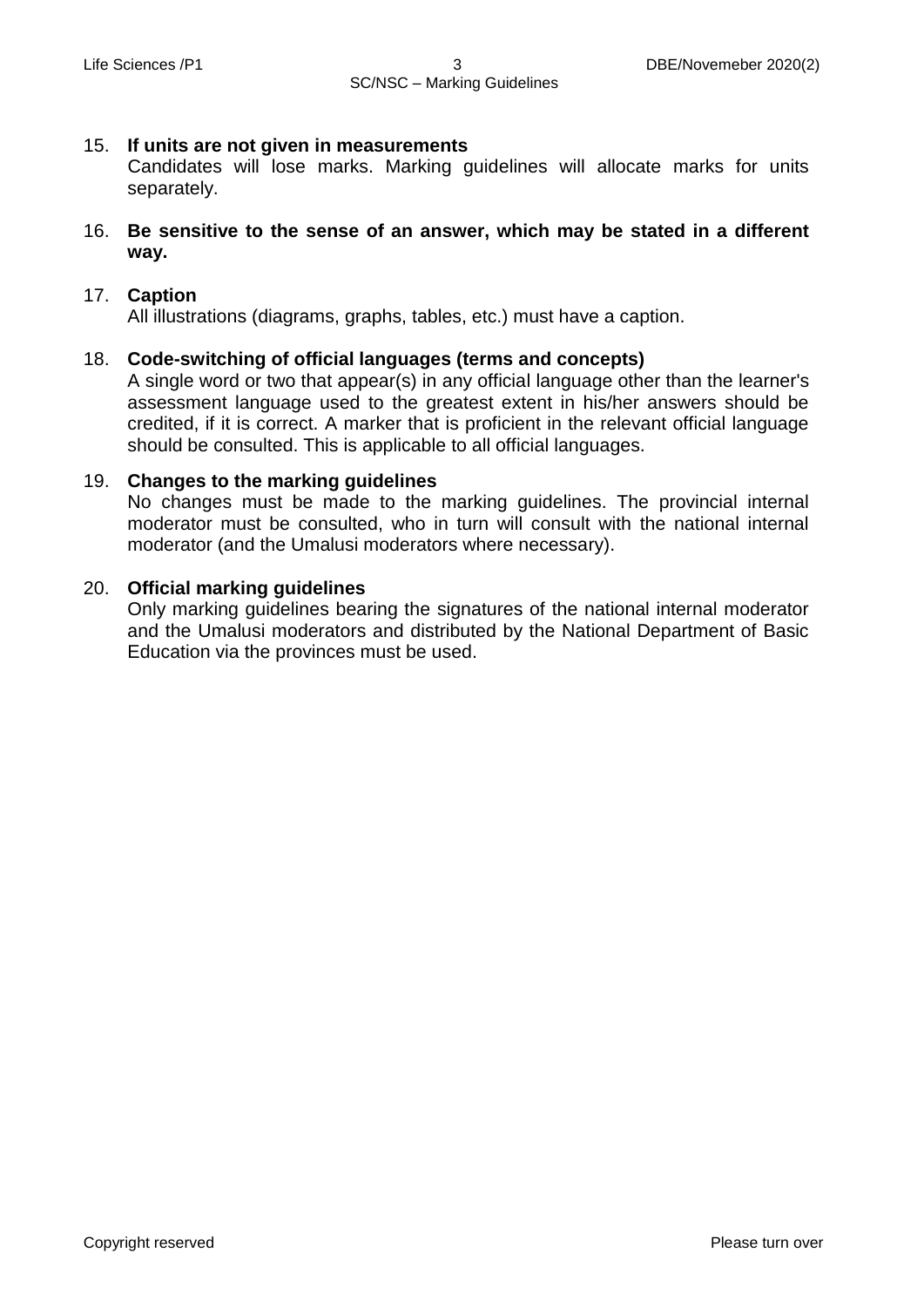# **SECTION A**

# **QUESTION 1**

|     | 1.1.5<br>1.1.6                                                                          | $\mathsf{B}\mathsf{v}\mathsf{v}$<br>$A\checkmark$                                                                                                                                         |                 |            |
|-----|-----------------------------------------------------------------------------------------|-------------------------------------------------------------------------------------------------------------------------------------------------------------------------------------------|-----------------|------------|
|     | 1.1.7<br>1.1.8                                                                          | $C\checkmark$<br>$B\checkmark\checkmark$                                                                                                                                                  |                 |            |
|     | 1.1.9<br>1.1.10                                                                         | $B\checkmark\checkmark$<br>$C\checkmark$                                                                                                                                                  | $(10 \times 2)$ | (20)       |
| 1.2 | 1.2.1<br>1.2.2<br>1.2.3<br>1.2.4<br>1.2.5<br>1.2.6<br>1.2.7<br>1.2.8<br>1.2.9<br>1.2.10 | Ozone√/stratosphere<br>Poaching√<br>Haploid√<br>Phototropism√<br>Luteinising√ hormone/LH<br>Corpus callosum<br>Umbilical artery<br>Grommet√<br>Parasympathetic√nervous system<br>Choroid√ | $(10 \times 1)$ | (10)       |
| 1.3 | 1.3.1<br>1.3.2<br>1.3.3                                                                 | B only√√<br>None√√<br>Both A and B√√                                                                                                                                                      | $(3 \times 2)$  | (6)        |
| 1.4 | 1.4.1                                                                                   | Acrosome√                                                                                                                                                                                 |                 | (1)        |
|     | 1.4.2                                                                                   | Mitochondria√                                                                                                                                                                             |                 | (1)        |
|     | 1.4.3                                                                                   | $3\checkmark$<br>(a)                                                                                                                                                                      |                 | (1)        |
|     |                                                                                         | (b)<br>$1\sqrt{ }$                                                                                                                                                                        |                 | (1)        |
|     |                                                                                         | 1 <sub>1</sub><br>(c)                                                                                                                                                                     |                 | (1)        |
|     | 1.4.4                                                                                   | B√- Nucleus√                                                                                                                                                                              |                 | (2)        |
|     | 1.4.5                                                                                   | Mitosis√                                                                                                                                                                                  |                 | (1)<br>(8) |
| 1.5 | 1.5.1                                                                                   | $1\checkmark$ and $4\checkmark$<br>(Mark first TWO only)                                                                                                                                  |                 | (2)        |
|     | 1.5.2                                                                                   | $1\check{ }$ and $3\check{ }$<br>(Mark first TWO only)                                                                                                                                    |                 | (2)        |
|     | 1.5.3                                                                                   | $2\checkmark$ and $3\checkmark$<br>(Mark first TWO only)                                                                                                                                  |                 | (2)        |
|     |                                                                                         |                                                                                                                                                                                           |                 | (6)        |

**TOTAL SECTION A: 50**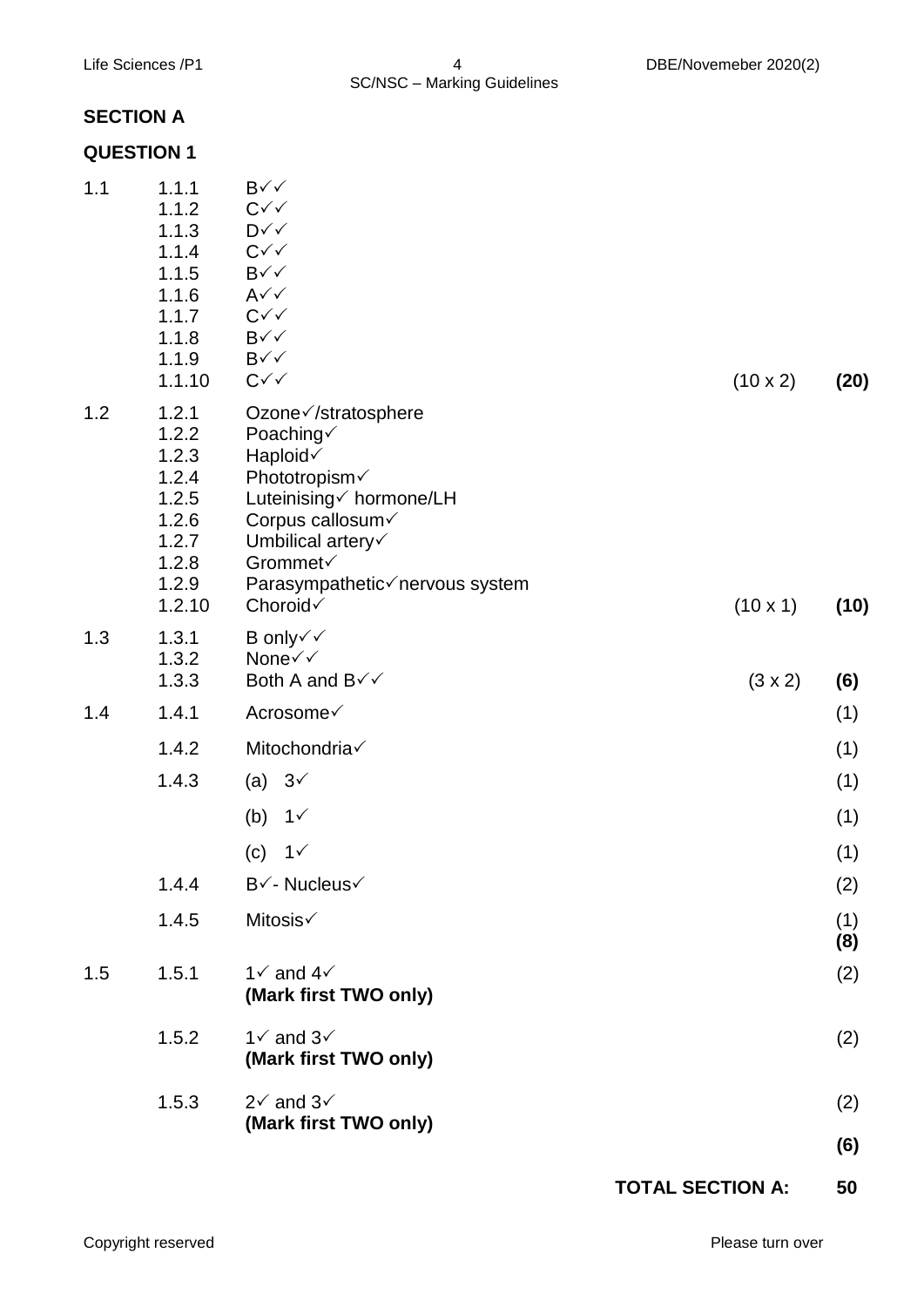# **QUESTION 2**

| Medulla oblongata √<br>(b)<br>(1)<br>Eustachian tube√<br>(c)<br>(1)<br>2.1.2<br>$G\checkmark$ Round window $\checkmark$<br>(2)<br>2.1.3<br>Hair cells√/Organ of Corti<br>(1)<br>2.1.4<br>Part B controls vital processes or /heartbeat/breathing<br>These processes will stop $\checkmark$ leading to death<br>(2)<br>2.1.5<br>The impulses will be interpreted $\checkmark$<br>and sent to the skeletal muscles√<br>to maintain balance√<br>(3)<br>2.1.6<br>The oval window/Part F will not vibrate $\checkmark$ freely<br>Fewer/no vibrations will be carried to the cochlea $\checkmark$ /inner ear<br>Fewer/no pressure waves will form $\checkmark$ in the cochlea<br>There will be less/no stimulation of the organ of Corti√/hair cells<br>Fewer/no impulses will be transmitted to the cerebrum $\checkmark$<br>leading to hearing loss<br>Any<br>(4)<br>(15)<br>2.2<br>For distant vision:<br>The ciliary muscle is relaxed $\checkmark$<br>The ciliary body/choroid layer moves backward $\checkmark$ /away from the lens<br>۰<br>The suspensory ligaments are tight $\checkmark$ /taut<br>$\qquad \qquad \blacksquare$<br>Tension on the lens is increased√<br>-<br>The lens is less convex $\sqrt{f}$ latter<br>Light rays are refracted less $\checkmark$<br>-<br>so that a clear image falls on the retina√/yellow spot<br>Any<br>(5)<br>2.3.1<br>$5\sqrt{\mu}$ g/dl<br>(1)<br>2.3<br>2.3.2<br>$\left(\frac{(25-5)}{5}\right)$ $\times$ x 100 $\times$<br>$= 400 \sqrt{\frac{6}{6}}$<br><b>OR</b><br>$\frac{(24-5)}{5}$ $\times$ 100 $\times$<br>$= 380 \sqrt{\%}$ | 2.1 | 2.1.1 | Cerebrum $\checkmark$<br>(a) | (1) |
|----------------------------------------------------------------------------------------------------------------------------------------------------------------------------------------------------------------------------------------------------------------------------------------------------------------------------------------------------------------------------------------------------------------------------------------------------------------------------------------------------------------------------------------------------------------------------------------------------------------------------------------------------------------------------------------------------------------------------------------------------------------------------------------------------------------------------------------------------------------------------------------------------------------------------------------------------------------------------------------------------------------------------------------------------------------------------------------------------------------------------------------------------------------------------------------------------------------------------------------------------------------------------------------------------------------------------------------------------------------------------------------------------------------------------------------------------------------------------------------------------------------------------------------------------------------------------------|-----|-------|------------------------------|-----|
|                                                                                                                                                                                                                                                                                                                                                                                                                                                                                                                                                                                                                                                                                                                                                                                                                                                                                                                                                                                                                                                                                                                                                                                                                                                                                                                                                                                                                                                                                                                                                                                  |     |       |                              |     |
|                                                                                                                                                                                                                                                                                                                                                                                                                                                                                                                                                                                                                                                                                                                                                                                                                                                                                                                                                                                                                                                                                                                                                                                                                                                                                                                                                                                                                                                                                                                                                                                  |     |       |                              |     |
|                                                                                                                                                                                                                                                                                                                                                                                                                                                                                                                                                                                                                                                                                                                                                                                                                                                                                                                                                                                                                                                                                                                                                                                                                                                                                                                                                                                                                                                                                                                                                                                  |     |       |                              |     |
|                                                                                                                                                                                                                                                                                                                                                                                                                                                                                                                                                                                                                                                                                                                                                                                                                                                                                                                                                                                                                                                                                                                                                                                                                                                                                                                                                                                                                                                                                                                                                                                  |     |       |                              |     |
|                                                                                                                                                                                                                                                                                                                                                                                                                                                                                                                                                                                                                                                                                                                                                                                                                                                                                                                                                                                                                                                                                                                                                                                                                                                                                                                                                                                                                                                                                                                                                                                  |     |       |                              |     |
|                                                                                                                                                                                                                                                                                                                                                                                                                                                                                                                                                                                                                                                                                                                                                                                                                                                                                                                                                                                                                                                                                                                                                                                                                                                                                                                                                                                                                                                                                                                                                                                  |     |       |                              |     |
|                                                                                                                                                                                                                                                                                                                                                                                                                                                                                                                                                                                                                                                                                                                                                                                                                                                                                                                                                                                                                                                                                                                                                                                                                                                                                                                                                                                                                                                                                                                                                                                  |     |       |                              |     |
|                                                                                                                                                                                                                                                                                                                                                                                                                                                                                                                                                                                                                                                                                                                                                                                                                                                                                                                                                                                                                                                                                                                                                                                                                                                                                                                                                                                                                                                                                                                                                                                  |     |       |                              |     |
|                                                                                                                                                                                                                                                                                                                                                                                                                                                                                                                                                                                                                                                                                                                                                                                                                                                                                                                                                                                                                                                                                                                                                                                                                                                                                                                                                                                                                                                                                                                                                                                  |     |       |                              |     |
|                                                                                                                                                                                                                                                                                                                                                                                                                                                                                                                                                                                                                                                                                                                                                                                                                                                                                                                                                                                                                                                                                                                                                                                                                                                                                                                                                                                                                                                                                                                                                                                  |     |       |                              |     |
|                                                                                                                                                                                                                                                                                                                                                                                                                                                                                                                                                                                                                                                                                                                                                                                                                                                                                                                                                                                                                                                                                                                                                                                                                                                                                                                                                                                                                                                                                                                                                                                  |     |       |                              |     |
|                                                                                                                                                                                                                                                                                                                                                                                                                                                                                                                                                                                                                                                                                                                                                                                                                                                                                                                                                                                                                                                                                                                                                                                                                                                                                                                                                                                                                                                                                                                                                                                  |     |       | Accept a range between:      |     |

- 24 and 25 for the first value and
- 380% and 400% for the answer

(3)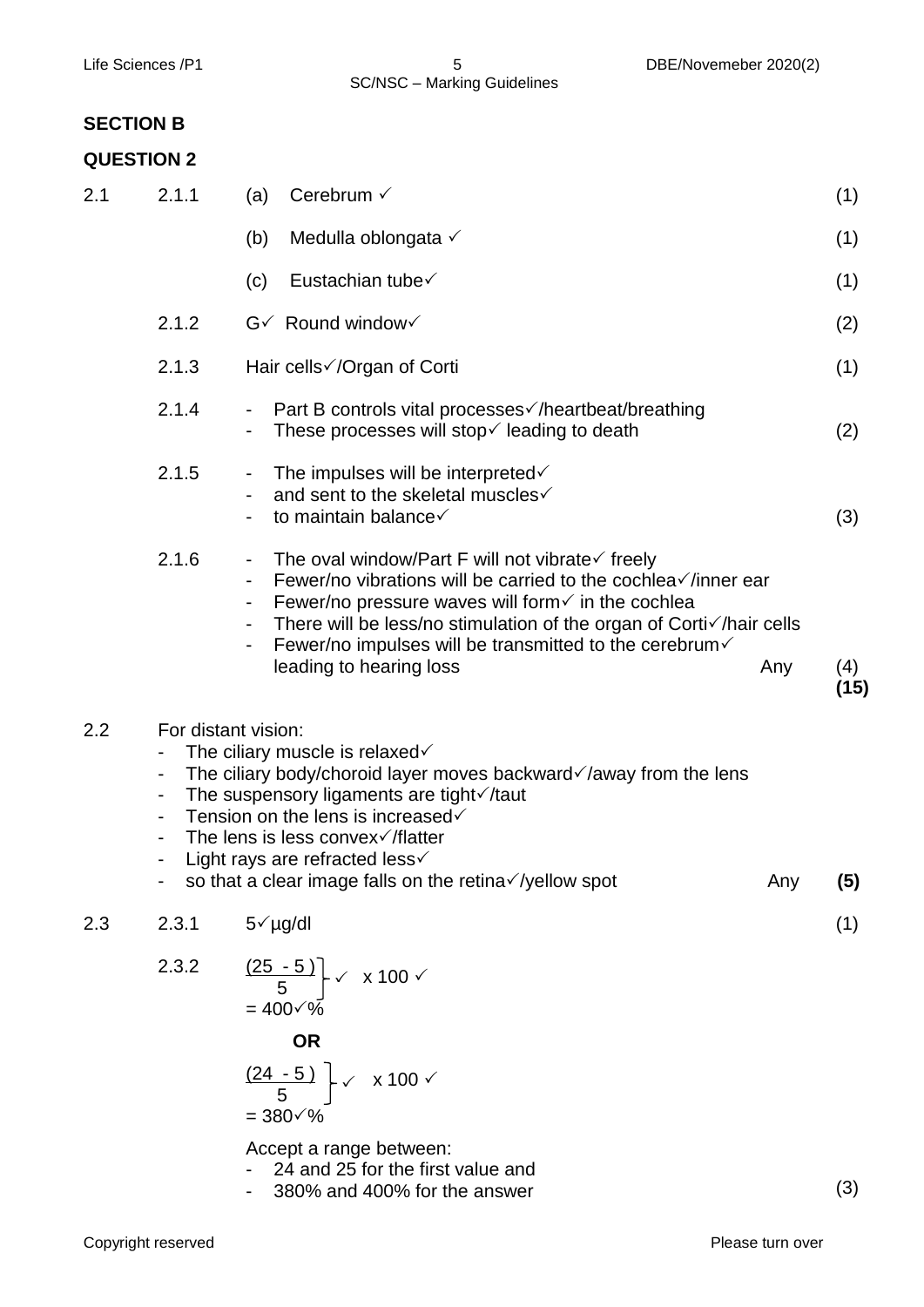SC/NSC – Marking Guidelines

|     | 2.3.3 | Thyrotoxicosis increases the metabolic rate√/rate of<br>cellular respiration<br>More glucose is used v<br>$\blacksquare$<br>less glucose is stored√<br>$\blacksquare$                                                          |               |                      |
|-----|-------|--------------------------------------------------------------------------------------------------------------------------------------------------------------------------------------------------------------------------------|---------------|----------------------|
|     | 2.3.4 | fat is broken down√ causing weight loss<br>The high levels of thyroxin $\checkmark$ in the blood<br>$\blacksquare$<br>causes the pituitary gland $\checkmark$ /hypophysis<br>$\blacksquare$<br>to secrete less TSH√ into blood | Any           | (3)                  |
|     |       | causing the level of TSH to decrease ✓                                                                                                                                                                                         |               | (4)<br>(11)          |
| 2.4 | 2.4.1 | So that the plant hormone $\checkmark$ auxins from the apical tip<br>-<br>could diffuse into the block of agar jelly√                                                                                                          |               | (2)                  |
|     | 2.4.2 | The stem stopped growing upwards $\checkmark$<br>$\blacksquare$<br>Lateral branches developed v                                                                                                                                |               | (2)                  |
|     | 2.4.3 | (Lateral) branches develop√<br>-<br>that can bear more fruit increased yield<br><b>OR</b>                                                                                                                                      |               |                      |
|     |       | Shorter trees i /development of lateral branches<br>makes harvesting of fruit easier√                                                                                                                                          | Any $(1 x 2)$ | (2)                  |
|     | 2.4.4 | Auxins√in the block of agar jelly<br>$\blacksquare$<br>move downwards $\checkmark$ into the stem<br>causing (cell) elongation√/growth                                                                                          |               |                      |
|     |       | resulting in upward growth of the stem                                                                                                                                                                                         |               | (3)<br>(9)<br>$[40]$ |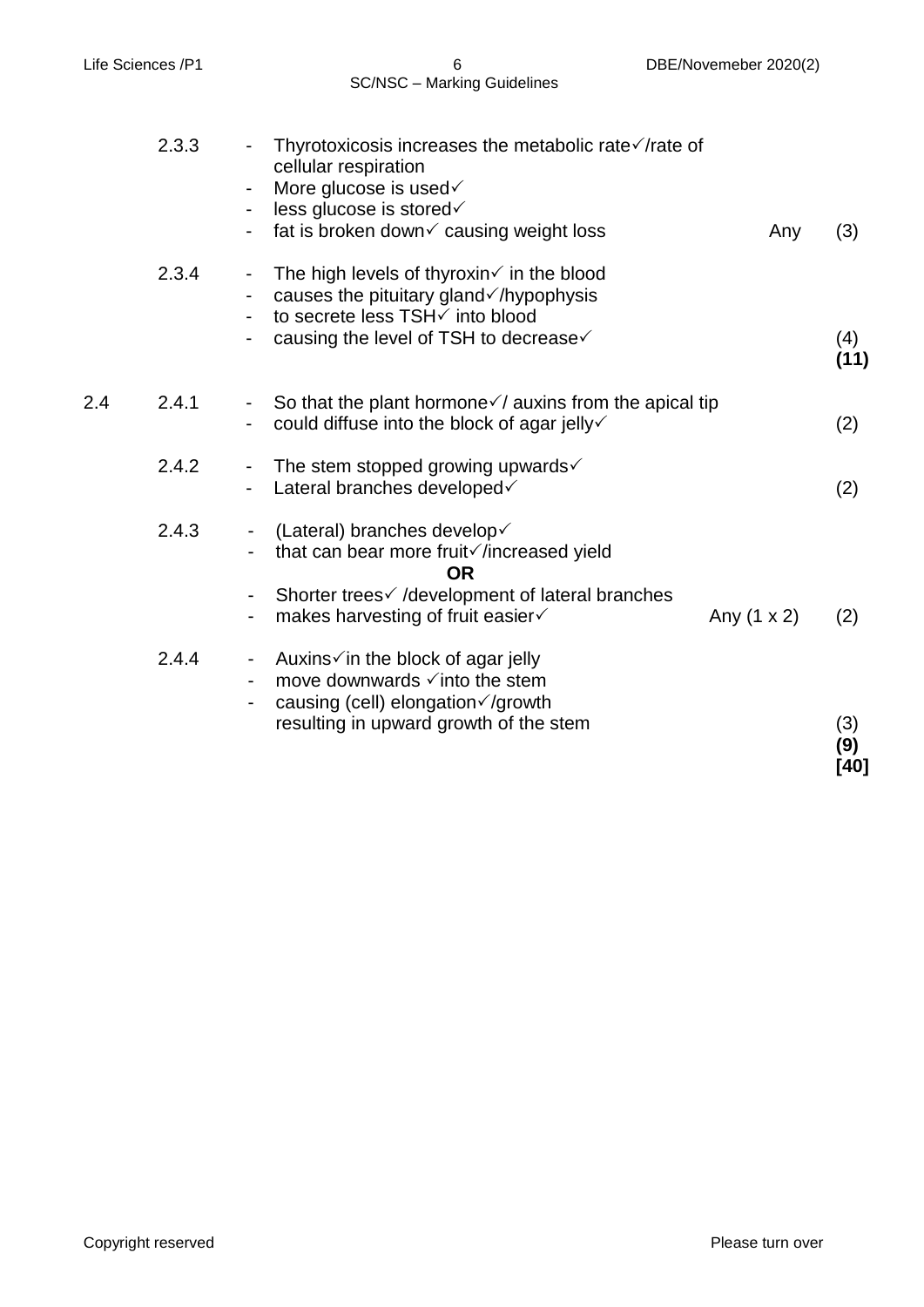## **QUESTION 3**

| 3.1 | 3.1.1 | Centriole√/centrosome                                                                                                                                                                                                                                                                                                                                                      | (1)         |
|-----|-------|----------------------------------------------------------------------------------------------------------------------------------------------------------------------------------------------------------------------------------------------------------------------------------------------------------------------------------------------------------------------------|-------------|
|     | 3.1.2 | Anaphase I√                                                                                                                                                                                                                                                                                                                                                                | (1)         |
|     | 3.1.3 | The spindle fibres contract $\checkmark$<br>$\overline{\phantom{a}}$<br>The centromeres split<br>$\blacksquare$<br>Each chromatid is pulled to the opposite poles√<br>Any                                                                                                                                                                                                  | (2)         |
|     | 3.1.4 | Crossing over√                                                                                                                                                                                                                                                                                                                                                             | (1)         |
|     | 3.1.5 | It leads to (genetic) variation $\checkmark$<br>(Mark first ONE only)                                                                                                                                                                                                                                                                                                      | (1)         |
|     | 3.1.6 | $46\sqrt{23}$ pairs                                                                                                                                                                                                                                                                                                                                                        | (1)         |
|     | 3.1.7 | Structure B consists of two DNA molecules ∕/contains a<br>double thread/is made up of two chromatids<br>because of DNA replication√<br>Structure C consists of one DNA molecule√/ contains a<br>single thread/chromatid<br>because it is unreplicated $\sqrt{a}$ s a result of the splitting of<br>$\qquad \qquad \blacksquare$<br>the chromosome during anaphase 2<br>Any | (3)<br>(10) |
| 3.2 | 3.2.1 | Cervix√                                                                                                                                                                                                                                                                                                                                                                    | (1)         |
|     | 3.2.2 | The site of fertilisation $\checkmark$<br>The site of zygote division $\checkmark$<br>$\blacksquare$<br>The transfer of the ovum/embryo to the uterus $\checkmark$<br>Any<br>(Mark first ONE only)                                                                                                                                                                         | (1)         |
|     | 3.2.3 | Diploid cells in the ovary undergo mitosis $\checkmark$<br>to form numerous follicles√<br>Under the influence of FSH√<br>one cell undergoes meiosis√<br>to form a (haploid) ovum $\checkmark$<br>Any                                                                                                                                                                       | (4)         |
|     | 3.2.4 | It is a hollow organ $\checkmark$<br>$\blacksquare$<br>It has a muscular wall<br>$\overline{\phantom{0}}$<br>It has a blood-rich lining //endometrium<br>Any<br>(Mark first ONE only)                                                                                                                                                                                      | (1)         |
|     | 3.2.5 | No follicle will develop√<br>$\blacksquare$<br>No oestrogen produced<br>$\blacksquare$<br>and no progesterone produced<br>Therefore, the endometrium will not develop $\checkmark^*$ to be shed<br>Compulsory mark $\checkmark$ *1 + Any 2<br>during menstruation                                                                                                          | (3)         |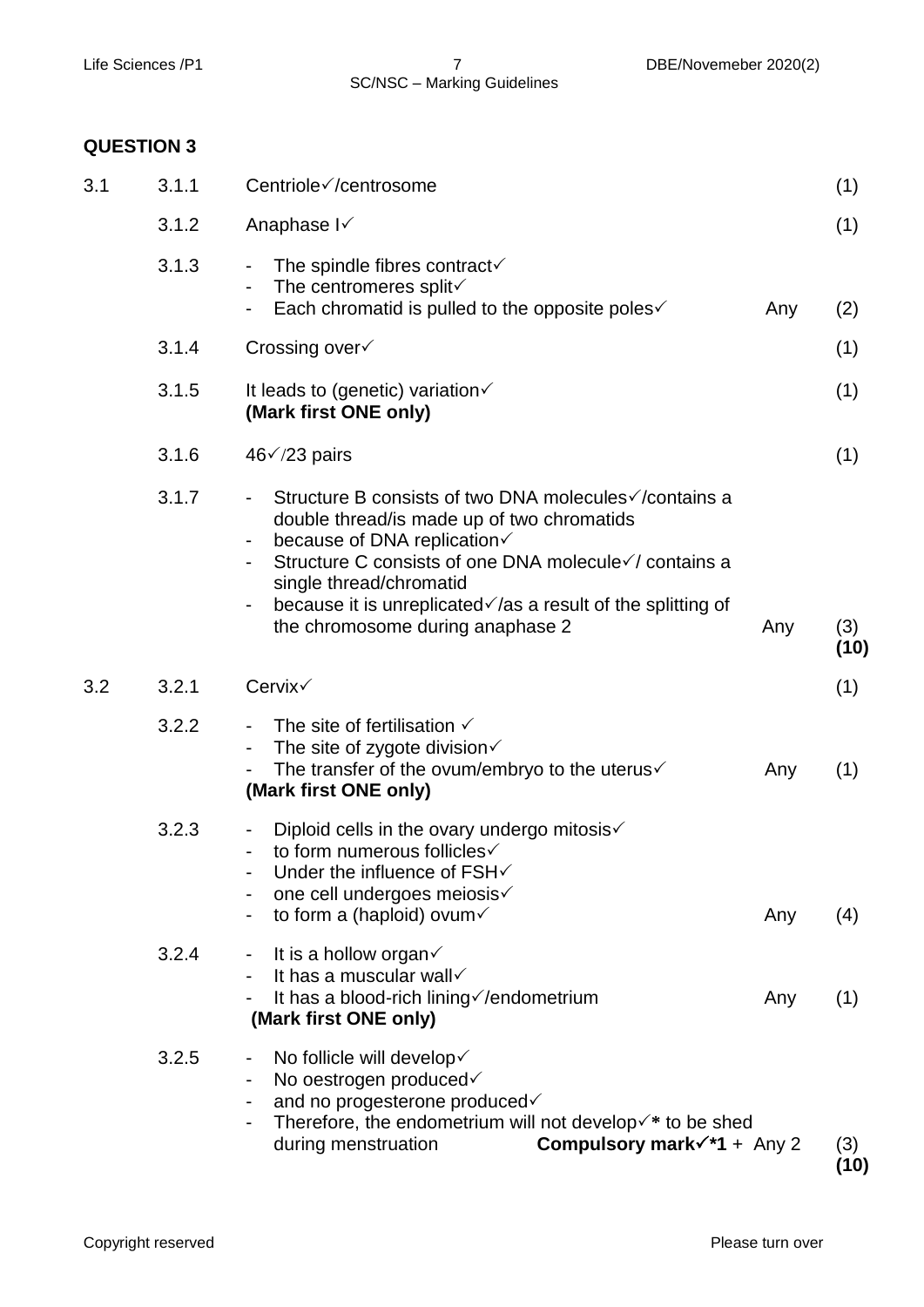| Life Sciences /P1 |       | 8<br>DBE/Novemeber 2020(2)<br><b>SC/NSC - Marking Guidelines</b>                                                                                                                                                                                                                                                                                                                                                            |     |              |
|-------------------|-------|-----------------------------------------------------------------------------------------------------------------------------------------------------------------------------------------------------------------------------------------------------------------------------------------------------------------------------------------------------------------------------------------------------------------------------|-----|--------------|
| 3.3               | 3.3.1 | Male fertility $\checkmark$                                                                                                                                                                                                                                                                                                                                                                                                 |     | (1)          |
|                   | 3.3.2 | Measuring the sperm count $\checkmark$                                                                                                                                                                                                                                                                                                                                                                                      |     | (1)          |
|                   | 3.3.3 | Age $\checkmark$<br>Diet $\checkmark$<br>Exercise <sub>6</sub><br>Activity level√<br>Lifestyle $\checkmark$<br>Occupation√ etc<br>(Accept factors that are NOT related to health; race)<br>(Mark first TWO only)                                                                                                                                                                                                            | Any | (2)          |
|                   | 3.3.4 | TU inhibits the secretion of testosterone $\checkmark$<br>spermatogenesis cannot take place√/no sperm will be<br>produced                                                                                                                                                                                                                                                                                                   |     | (2)          |
|                   | 3.3.5 | The higher temperature/pressure on the testes $\checkmark$ due to<br>the tight underwear<br>could decrease the sperm count√/sperm production/lead<br>to the production of abnormal sperm                                                                                                                                                                                                                                    |     | (2)          |
|                   | 3.3.6 | To determine if TU is still effective after 12 months√<br>To see if the sperm count returns to normal $\checkmark$ when the<br>treatment stops<br>(Mark first ONE only)                                                                                                                                                                                                                                                     | Any | (1)          |
|                   | 3.3.7 | No sperm will be transported<br>from the epididymis to the urethra $\checkmark$<br>Semen without sperm will be released√<br>$\blacksquare$                                                                                                                                                                                                                                                                                  | Any | (2)<br>(11)  |
| 3.4               | 3.4.1 | Eutrophication√                                                                                                                                                                                                                                                                                                                                                                                                             |     | (1)          |
|                   | 3.4.2 | The crop yield reaches a maximum at the recommended<br>amount√                                                                                                                                                                                                                                                                                                                                                              |     |              |
|                   |       | Using more fertilizer will cost more vithout increasing crop<br>yield                                                                                                                                                                                                                                                                                                                                                       |     |              |
|                   |       | Therefore the profit will be less $\checkmark$                                                                                                                                                                                                                                                                                                                                                                              |     | (3)          |
|                   | 3.4.3 | Less fertiliser will be lost due to run-off√/leaching<br>(Mark first ONE only)                                                                                                                                                                                                                                                                                                                                              |     | (1)          |
|                   | 3.4.4 | Algal bloom v occurs<br>$\blacksquare$<br>A layer of algae will form on the water, blocking out sunlight<br>The (water) plants die because they are unable to<br>photosynthesise√<br>Animals that feed on the plants will also die $\checkmark$<br>$\blacksquare$<br>Decomposition $\checkmark$ of the dead plants and animals<br>cause an increase in the number of bacteria √*<br>Compulsory mark $\checkmark$ *1 + Any 3 |     | (4)<br>(9)   |
|                   |       | <b>TOTAL SECTION B:</b>                                                                                                                                                                                                                                                                                                                                                                                                     |     | $[40]$<br>80 |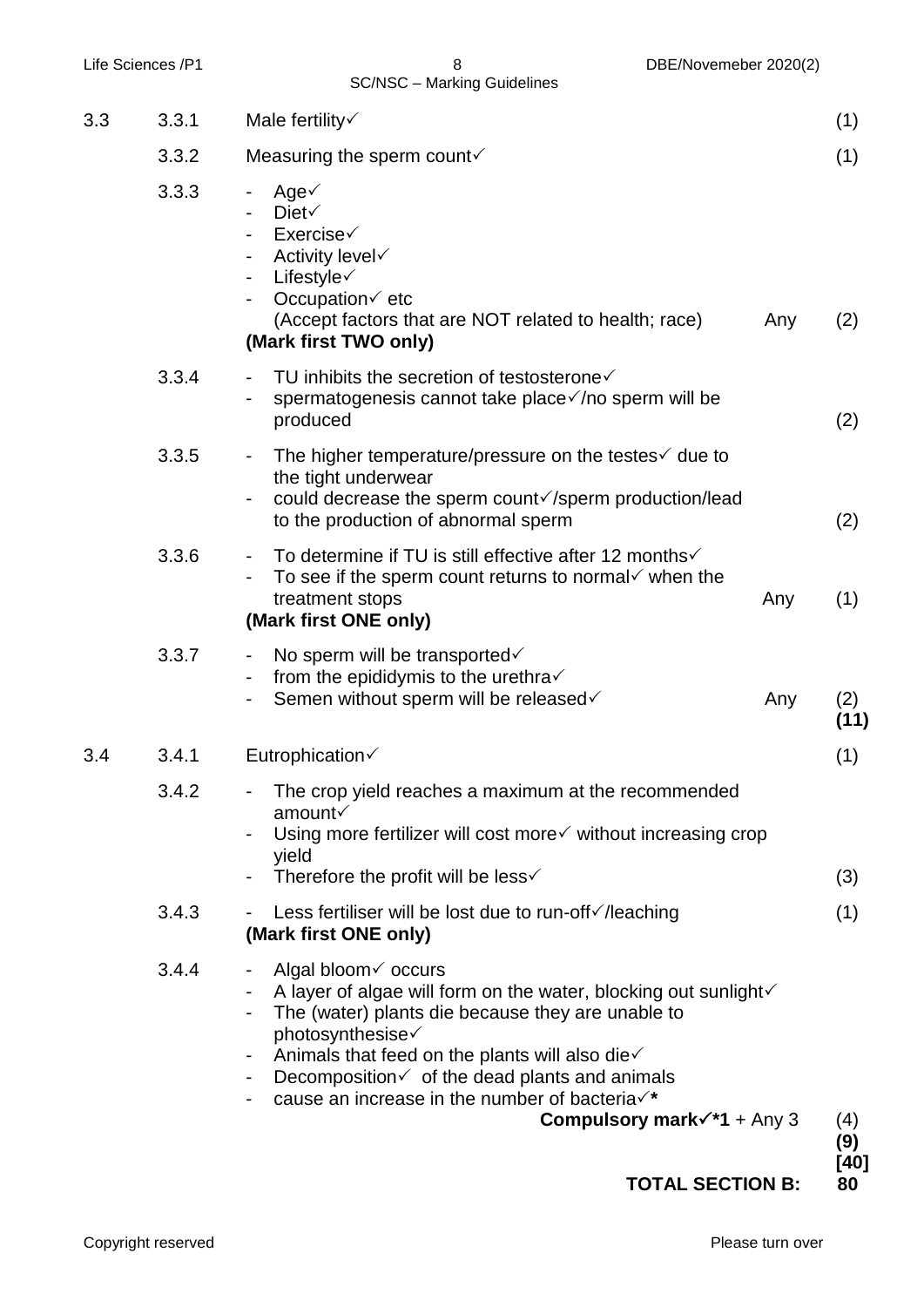# **SECTION C**

## **QUESTION 4**

## **When temperature rises above normal (T):**

| $\overline{\phantom{0}}$<br>$\overline{a}$<br>$\blacksquare$<br>$\overline{\phantom{a}}$<br>$\blacksquare$<br>$\blacksquare$<br>$\overline{\phantom{a}}$<br>$\blacksquare$<br>$\overline{\phantom{a}}$ | Receptors are stimulated√<br>and send impulses to the hypothalamus<br>The hypothalamus sends impulses to the blood vessels in the skin $\checkmark$<br>and to the sweat glands√<br>The blood vessels in the skin dilate√/vasodilation takes place<br>More blood flows to the surface of the skin $\sqrt{\ }$ /sweat glands so that<br>(More) heat is lost from the body $\checkmark$<br>More sweat is produced $\checkmark$ and<br>(More) heat is lost when sweat evaporates |                      |                     |
|--------------------------------------------------------------------------------------------------------------------------------------------------------------------------------------------------------|------------------------------------------------------------------------------------------------------------------------------------------------------------------------------------------------------------------------------------------------------------------------------------------------------------------------------------------------------------------------------------------------------------------------------------------------------------------------------|----------------------|---------------------|
| $\qquad \qquad \blacksquare$                                                                                                                                                                           | The temperature of the body returns to normal                                                                                                                                                                                                                                                                                                                                                                                                                                | Any                  |                     |
|                                                                                                                                                                                                        | When the carbon dioxide levels rise above normal (C):                                                                                                                                                                                                                                                                                                                                                                                                                        |                      | (7)                 |
| $\overline{\phantom{0}}$<br>$\blacksquare$                                                                                                                                                             | Receptor cells in the (carotid) artery in the neck/aorta are stimulated $\checkmark$<br>to send impulses to the medulla oblongata                                                                                                                                                                                                                                                                                                                                            |                      |                     |
| $\blacksquare$                                                                                                                                                                                         | The medulla oblongata sends an impulse to the breathing muscles $\checkmark$                                                                                                                                                                                                                                                                                                                                                                                                 |                      |                     |
| $\overline{\phantom{a}}$<br>$\blacksquare$                                                                                                                                                             | to contract more actively<br>and increase the rate/depth of breathing√                                                                                                                                                                                                                                                                                                                                                                                                       |                      |                     |
| $\blacksquare$                                                                                                                                                                                         | An impulse is also sent to the heart√                                                                                                                                                                                                                                                                                                                                                                                                                                        |                      |                     |
| $\blacksquare$                                                                                                                                                                                         | to beat faster√                                                                                                                                                                                                                                                                                                                                                                                                                                                              |                      |                     |
| $\overline{\phantom{0}}$                                                                                                                                                                               | More carbon dioxide is taken to the lungs ∕/exhaled<br>The carbon dioxide levels return to normal $\checkmark$                                                                                                                                                                                                                                                                                                                                                               | Any                  |                     |
|                                                                                                                                                                                                        | Importance of carbon dioxide in regulating atmospheric temperature and its<br>influence on global warming (A):                                                                                                                                                                                                                                                                                                                                                               |                      | (5)                 |
| $\overline{\phantom{0}}$                                                                                                                                                                               | Carbon dioxide is a greenhouse gas√                                                                                                                                                                                                                                                                                                                                                                                                                                          |                      |                     |
| $\blacksquare$<br>$\overline{\phantom{a}}$                                                                                                                                                             | It traps heat/ prevents it from escaping from the atmosphere<br>This is called the greenhouse effect√ which                                                                                                                                                                                                                                                                                                                                                                  |                      |                     |
| $\blacksquare$                                                                                                                                                                                         | keeps the earth warm to make life on earth possible√                                                                                                                                                                                                                                                                                                                                                                                                                         |                      |                     |
| $\overline{\phantom{0}}$                                                                                                                                                                               | An increase in carbon dioxide levels in the atmosphere causes an enhanced<br>greenhouse effect√                                                                                                                                                                                                                                                                                                                                                                              |                      |                     |
|                                                                                                                                                                                                        | More heat is trapped in the atmosphere $\checkmark$                                                                                                                                                                                                                                                                                                                                                                                                                          |                      |                     |
|                                                                                                                                                                                                        | causing an increase in the average global temperature√                                                                                                                                                                                                                                                                                                                                                                                                                       | Any                  |                     |
|                                                                                                                                                                                                        |                                                                                                                                                                                                                                                                                                                                                                                                                                                                              | Content<br>Synthesis | (5)                 |
|                                                                                                                                                                                                        |                                                                                                                                                                                                                                                                                                                                                                                                                                                                              |                      | (17)<br>(3)<br>(20) |